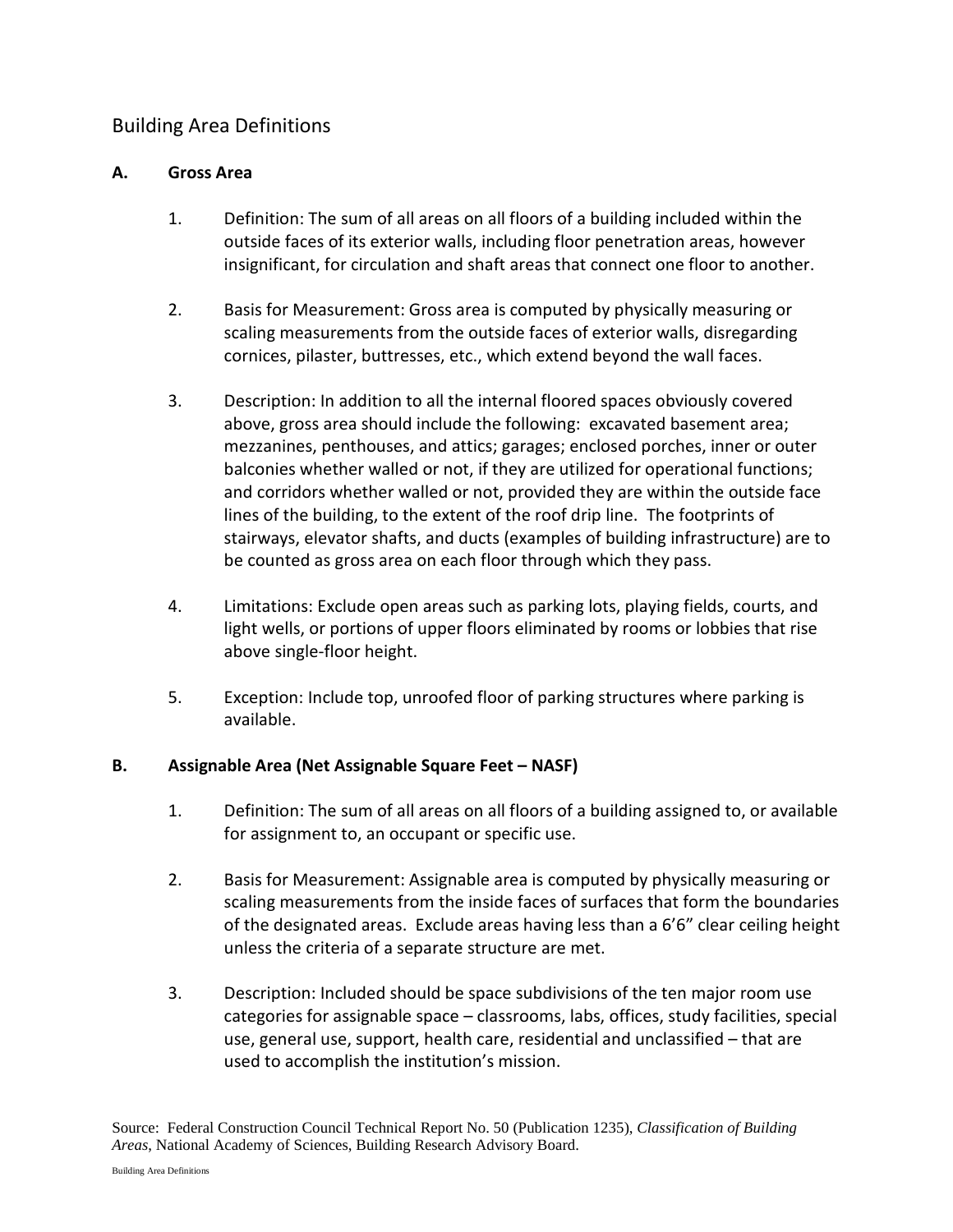4. Limitations: Deductions should not be made for necessary building columns and projections. Areas defined as building service, circulation, mechanical, and structural should not be included.

## **C. Non-assignable Area**

- 1. Definition: The sum of all areas on all floors of a building not available for assignment to an occupant or for specific use, but necessary for the general operation of a building.
- 2. Basis for measurement: Non-assignable area is computed by physically measuring or scaling measurements from the inside faces of surfaces that form the boundaries of the designated areas.
- 3. Description: Included should be space subdivisions building service, circulation and mechanical.
- 4. Building Service Area
	- a. Definition: The sum of all areas on all floors of a building used for custodial supplies, sink room, housekeeping closets, and for public rest rooms.
	- b. Description: Included should be housekeeping closets or similarly small cleanup spaces, maintenance material storage areas, trashrooms exclusively devoted to the storage of nonhazardous waste created by the building occupants as a whole, and public toilets.
- 5. Circulation Area
	- a. Definition: The sum of all areas on all floors of a building required for physical access to some subdivision of space, whether physically bounded by partitions or not.
	- b. Description: Included should be, but is not limited to, public corridors, fire towers, elevator lobbies, tunnels, bridges, and each floor's footprint of elevator shafts, escalators and stairways. Receiving areas, such as loading docks, should be treated as circulation space. Any part of a loading dock that is not covered is to be excluded from both the circulation area and the gross building area. A loading dock which is also used for central storage should be regarded as assignable area and coded as central storage (730). Also included are corridors, whether walled or not, provided they are within the outside face lines of the buildings to the extent of the roof drop line.